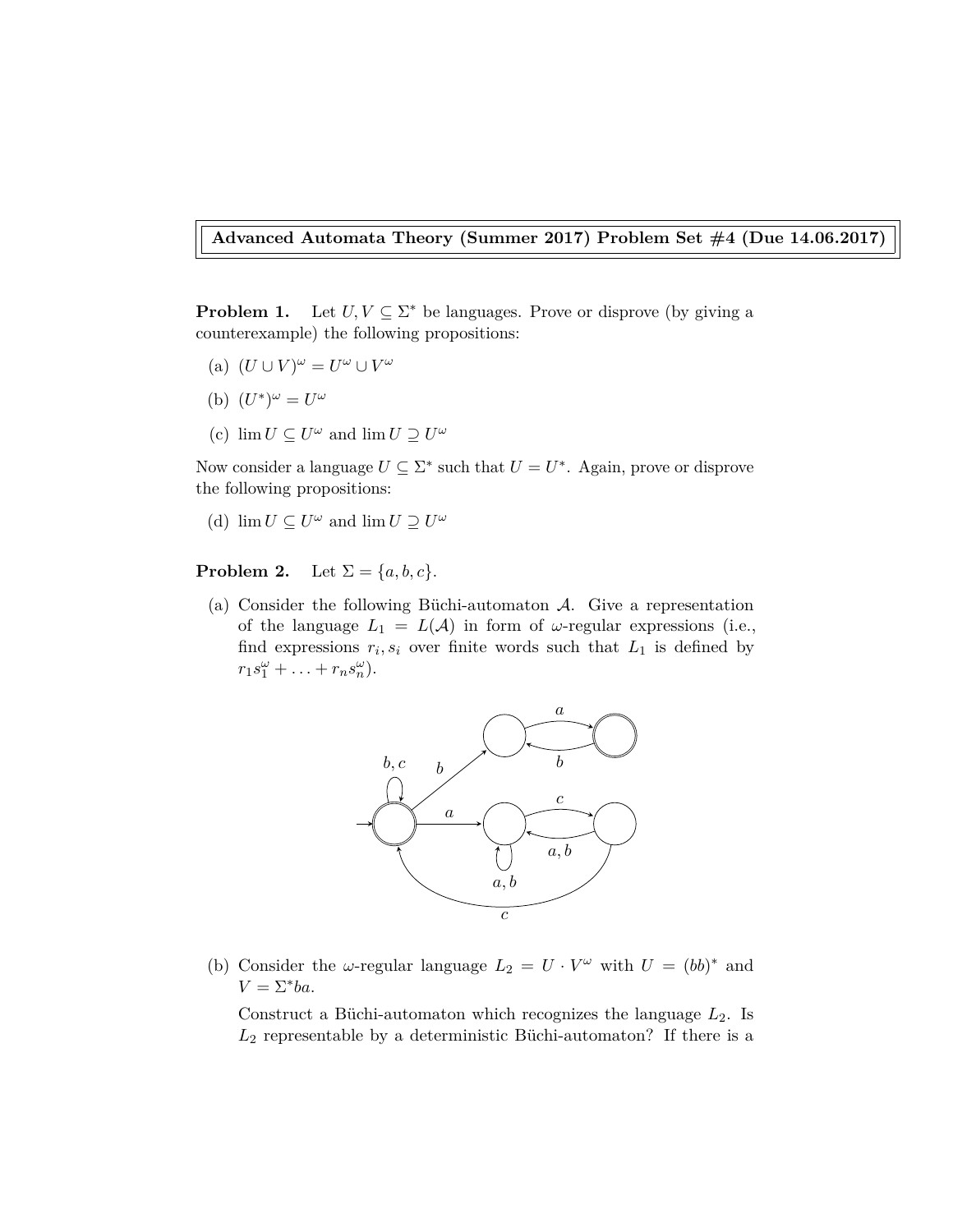deterministic Büchi-automaton, construct a regular language *W* ⊆ Σ ∗ such that  $L_2 = \lim W$ . Otherwise, prove that it cannot be recognized by a deterministic Büchi-automaton.

**Problem 3.** Provide a construction that takes a deterministic Büchi automaton  $A = (Q, \Sigma, q_0, \Delta, F)$  and produces a nondeterministic Büchi automaton B accepting A's complement (i.e.,  $L(\mathcal{B}) = \Sigma^{\omega} \setminus L(\mathcal{A})$ ). Make sure that your construction results in a Büchi automaton of polynomial size.

**Problem 4.** A *generalized* Büchi automaton is a tuple  $A = (Q, \Sigma, \delta, q_0, \mathcal{F})$ where  $Q$ ,  $\Sigma$ ,  $\Delta$ , and  $q_0$  are as in ordinary Büchi automata, and  $\mathcal{F} =$  ${F_1, \ldots, F_n}$  is a collection of sets  $F_i \subseteq Q$  of final states.

A run  $\rho = q_0 \xrightarrow{a_0} q_1 \xrightarrow{a_1} q_2 \xrightarrow{a_2} \dots$  of a generalized Büchi automaton A on a word  $\alpha = a_0 a_1 \ldots \in \Sigma^\omega$  is accepting if  $Inf(\rho) \cap F_i \neq \emptyset$  for each  $i \in \{1, \ldots, n\}$ . The language  $L(\mathcal{A})$  of a generalized Büchi automaton  $\mathcal A$  is the set of all words  $\alpha \in \Sigma^{\omega}$  for which an existing run exists.

Show that generalized Büchi automata recognize exactly the class of *ω*-regular languages. More precisely, given a generalized Büchi automaton A, construct a Büchi automaton  $\mathcal{B}$  with  $L(\mathcal{B}) = L(\mathcal{A})$ .

**Problem 5.** Show that there exists an alphabet  $\Sigma$  and a word  $\alpha \in \Sigma^{\omega}$ such that  $\{\alpha\}$  is not *ω*-regular.

**Problem 6.** Show that Buchi automata are closed under projection. A projection is a mapping  $\pi: \Sigma \to \Gamma$ , which maps symbols from an automaton's input alphabet  $\Sigma$  to a new alphabet  $\Gamma$ . A projection can be extended to words in the usual way: for  $\alpha \in \Sigma^{\omega}$ , we define  $\pi(\alpha) = \pi(\alpha(0))\pi(\alpha(1))\pi(\alpha(2))\ldots \in$  $Γ<sup>ω</sup>$ . The task is to show that for an *ω*-regular language  $L ⊆ Σ<sup>ω</sup>$  and a projection  $\pi \colon \Sigma \to \Gamma$ , the language  $\pi(L) = {\pi(\alpha) | \alpha \in L}$  is again  $\omega$ -regular.

**Problem 7.** Prove or disprove: The set of languages recognized by deterministic Büchi automata is closed under union.

**Problem 8.** Let  $\Sigma = \{a, b, c\}$ . Construct Muller automata for the languages informally given below:

- (a) "Whenever *a* occurs there is a *b* and a *c* at later positions."
- (b) "If *a* occurs infinitely often, then every *a* is directly followed by a *b*."